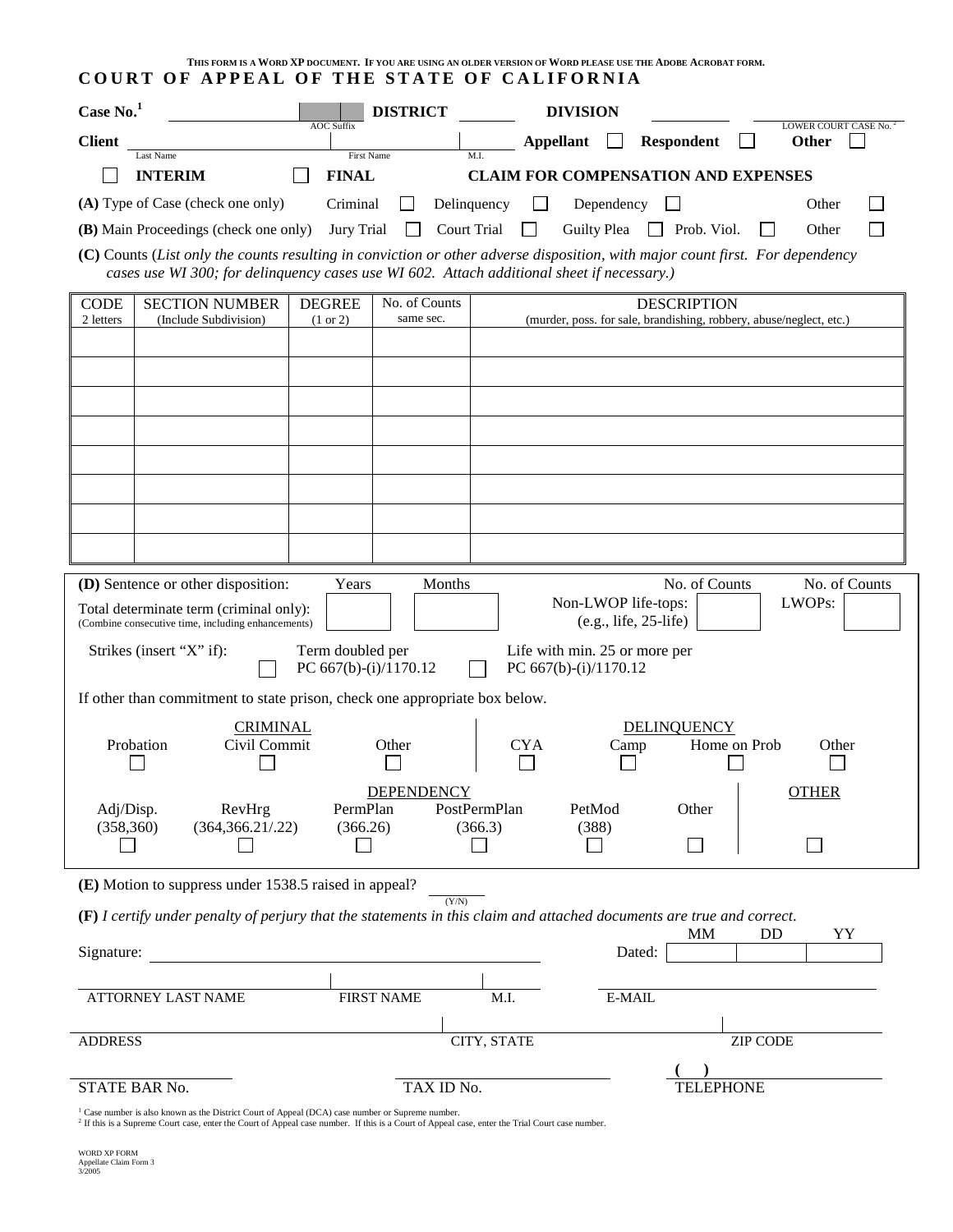| Case No. <sup>1</sup> |         | <b>Client Last Name</b>                                                                                                                                               | <b>Attorney Last Name</b> |                                                                                                                       |
|-----------------------|---------|-----------------------------------------------------------------------------------------------------------------------------------------------------------------------|---------------------------|-----------------------------------------------------------------------------------------------------------------------|
| <b>(G)</b>            |         | Detail of Hours (include total hours, including any previously claimed in this case):                                                                                 |                           | Use decimal place to<br>tenths only                                                                                   |
|                       | (1)     |                                                                                                                                                                       | (1)                       |                                                                                                                       |
|                       | (2)     |                                                                                                                                                                       | (2)                       | <u> 1990 - Jan Barnett, p</u>                                                                                         |
|                       |         | $\frac{1}{\text{CT (incl. prelim.)}} + \frac{1}{\text{RT}} + \frac{1}{\text{Other}}$<br>Length (pages):<br>$\sim 100$<br>$\overline{0}$<br>Prelim (subtract)<br>Total |                           |                                                                                                                       |
|                       | (3)     | How many?                                                                                                                                                             | (3)                       | <u> 1989 - Jan Barat, prima politik (</u>                                                                             |
|                       | (4)     | How many?                                                                                                                                                             |                           | $(4) \qquad \qquad \overbrace{\qquad \qquad }$                                                                        |
|                       | $*(5)$  | How many?<br>Other Motions (Specify) ______                                                                                                                           | (5)                       | <u> 1990 - Jan Barbara Barat, p</u>                                                                                   |
|                       | (6)     | Opening Brief (Insert date filed)<br>Mark A if abandoned, $D$ if involuntary dismissal by the Court, W if Wende or S if Sade C:                                       | (6)                       | <u> 1990 - Jan Barbara Barat III, marka bashkan a shekara 1991 - 1991 - 1991 - 1991 - 1991 - 1991 - 1991 - 1991 -</u> |
|                       | (7)     |                                                                                                                                                                       | (7)                       | <u> a shekara ta 1999 a shekara ta 1991 a shekara ta 1991 a shekara ta 1991 a shekara ta 1991 a shekara ta 1991 a</u> |
|                       | (8)     |                                                                                                                                                                       |                           | (8)                                                                                                                   |
|                       | (9)     |                                                                                                                                                                       |                           | (9)                                                                                                                   |
|                       | (10)    |                                                                                                                                                                       |                           | (10)                                                                                                                  |
|                       | (11)    |                                                                                                                                                                       |                           | (11)                                                                                                                  |
|                       | (12)    |                                                                                                                                                                       |                           | (12)                                                                                                                  |
|                       | (13)    |                                                                                                                                                                       |                           | $(13) \qquad \qquad \qquad \overbrace{\qquad \qquad }$                                                                |
|                       | $*(14)$ | Other Petition (Specify)<br>Case No.                                                                                                                                  |                           | (14)                                                                                                                  |
|                       | (15)    |                                                                                                                                                                       |                           | (15)                                                                                                                  |
|                       | (16)    |                                                                                                                                                                       |                           | (16)                                                                                                                  |
|                       | (17)    | Oral Argument Date:<br>Telephonic?<br>(Y/N)                                                                                                                           |                           | (17)                                                                                                                  |
|                       | $*(18)$ | Travel (Specify destination and purpose) ______                                                                                                                       |                           | (18)                                                                                                                  |
|                       | (19)    |                                                                                                                                                                       |                           | (19)                                                                                                                  |
|                       | (20)    |                                                                                                                                                                       | (20)                      | <u> 1980 - Jan Barat, politik politik (</u>                                                                           |
|                       | (21)    |                                                                                                                                                                       |                           | (21)                                                                                                                  |
|                       | (22)    | Admin Tasks (Please note there is text space for up to 2000 characters)                                                                                               |                           | (22)                                                                                                                  |
|                       |         | Other Communication (Specify) (Please note there is text space for up to 2000 characters)                                                                             |                           |                                                                                                                       |
|                       | (23)    |                                                                                                                                                                       |                           |                                                                                                                       |
|                       | (24)    | Other (Specify) (Please note there is text space for up to 2000 characters)                                                                                           |                           | (24)                                                                                                                  |
|                       | (25)    | <b>TOTAL HOURS CLAIMED</b>                                                                                                                                            |                           | 0.00<br>(25)                                                                                                          |
|                       |         |                                                                                                                                                                       |                           |                                                                                                                       |

Items marked by an asterisk (\*) **must** be specified or explained at item **(J)** on page 3. In addition, please attach:

(a) a list of all unbriefed issues claimed, including hours claimed for each;

(b) an explanation for any hours claimed over Guidelines or other items you wish to explain; and

(c) any checklists required by the Project or the Court of Appeal, including Associate Counsel logs.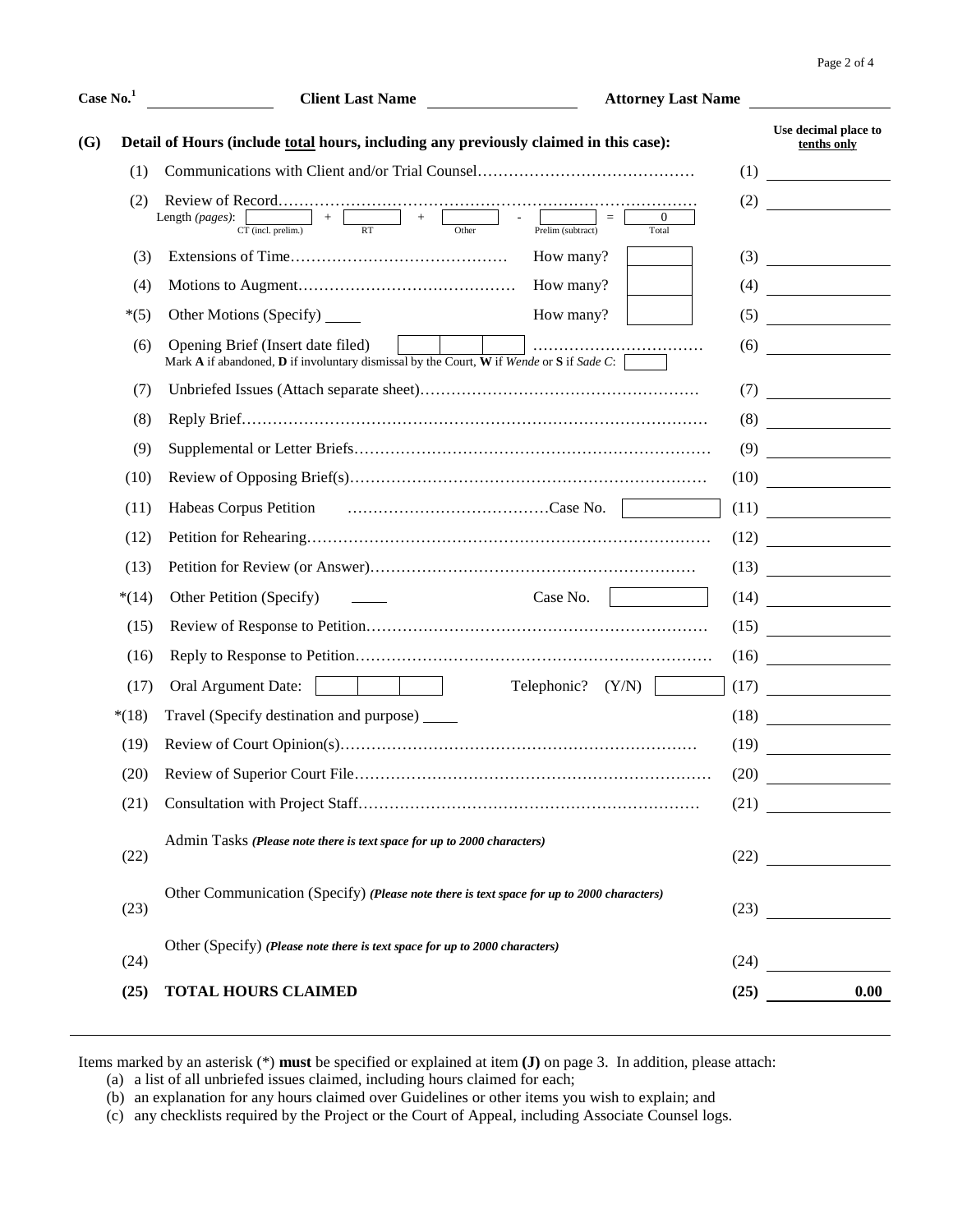| Case No. <sup>1</sup>  | Client Last Name<br><b>Attorney Last Name</b>                                        |              |                                                                                    |
|------------------------|--------------------------------------------------------------------------------------|--------------|------------------------------------------------------------------------------------|
| (H) Detail of Expenses |                                                                                      |              |                                                                                    |
| (1)                    | Photocopy: $\qquad \qquad \text{pages at} \qquad \qquad \text{per page} = \$ \_0.00$ |              | (1)                                                                                |
| (2)                    |                                                                                      |              | (2)                                                                                |
| (3)                    |                                                                                      | (3)          |                                                                                    |
| (4)                    |                                                                                      | (4)          | $\overline{\phantom{a}}$ and $\overline{\phantom{a}}$ and $\overline{\phantom{a}}$ |
| (5)                    | $miles at$ $per mile = $ 0.00$                                                       |              | (5)                                                                                |
| $*(6)$                 |                                                                                      |              | (6)                                                                                |
| $*(7)$                 |                                                                                      |              | (7)                                                                                |
| (8)                    |                                                                                      |              | (8)                                                                                |
| $*(9)$                 |                                                                                      | (9)          |                                                                                    |
| (10)                   | <b>TOTAL EXPENSES CLAIMED:</b>                                                       | (10)         | 0.00                                                                               |
| (I) Claim Summary      |                                                                                      |              |                                                                                    |
|                        | Hours x Rate<br>\$ 0.00 Total                                                        | $\mathbb{S}$ |                                                                                    |
|                        |                                                                                      | \$           |                                                                                    |
|                        |                                                                                      | \$           | 0.00                                                                               |
|                        | Less Previous Payments:                                                              | \$           |                                                                                    |
|                        | <b>NET CLAIM:</b>                                                                    | \$           | 0.00                                                                               |

|  | (Please note there is text space for up to 2000 characters in the Explanation field) |
|--|--------------------------------------------------------------------------------------|
|  |                                                                                      |

**Item No. Explanation**